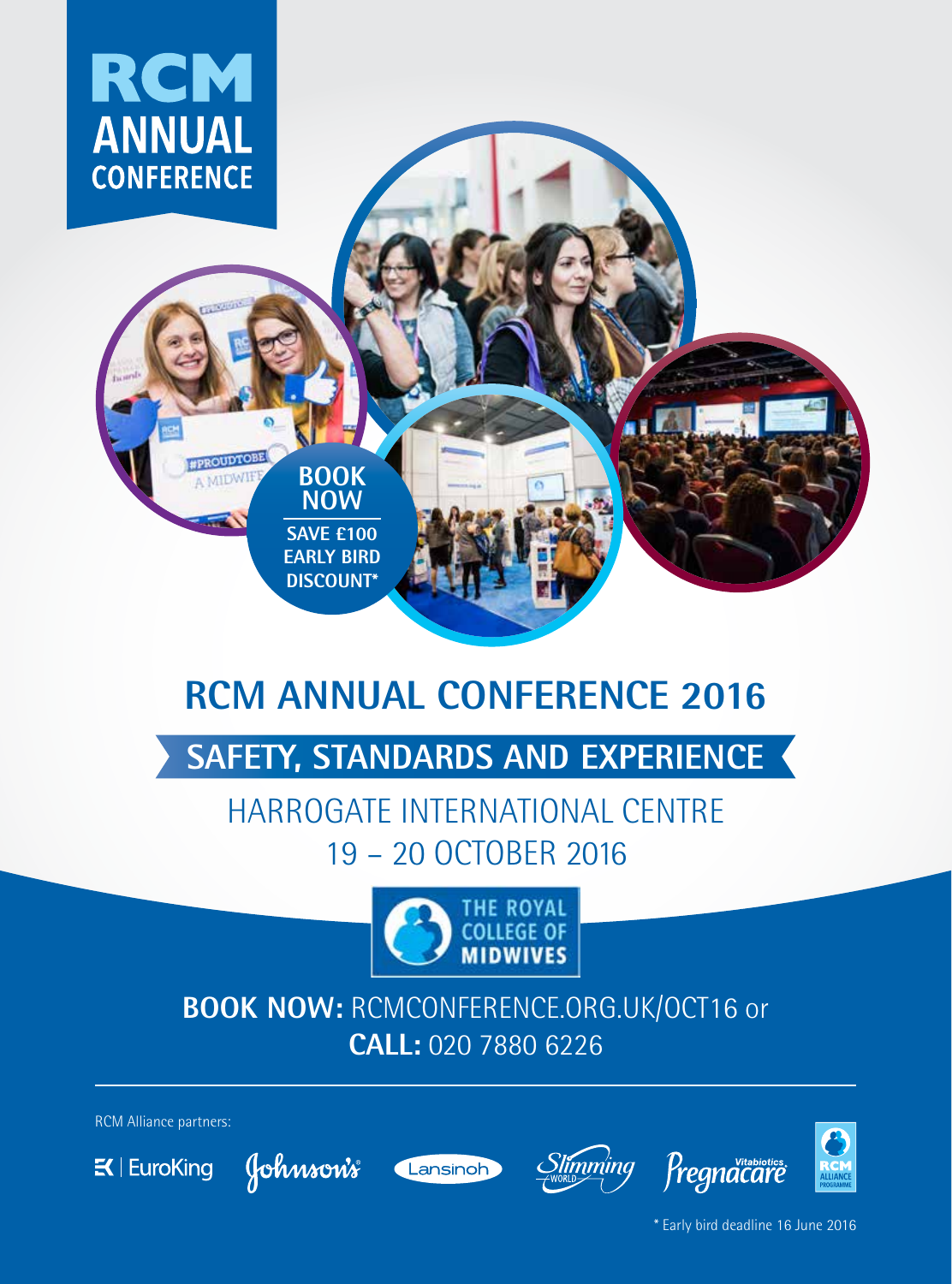

# **RCM ANNUAL CONFERENCE 2016 SAFETY, STANDARDS AND EXPERIENCE**

HARROGATE INTERNATIONAL CENTRE 19 – 20 OCTOBER 2016

**Informative, inspirational and motivating, this year's RCM Annual Conference and Exhibition at Harrogate International Centre on 19 – 20 October is the essential forum to share evidence, learning and opinion across the UK. Delivered by the UK's midwifery professional organisation and trade union, this conference has something for everyone, a 'must attend' for all those involved in maternity care.**

Our theme Safety, Standards and Experience reflects on the three big debating points within contemporary maternity care. How do we provide a service that is simultaneously focused on outcomes, the highest professional standards and is an enriching experience for women and their families and the staff who deliver care?

#### **SAFETY**

Conference will explore the continuing wide variation in outcomes and how we reduce rates of stillbirth, tears and unnecessary interventions. Plus, debating the models of care, culture, leadership, and reporting required for a 'safe service'.

#### **STANDARDS**

Maintaining and developing the highest professional standards is the underpinning of safety and experience. Attending conference is a unique opportunity to reflect, learn lessons and prepare for the way ahead.

#### **EXPERIENCE**

Conference is a unique forum to share expertise and learning with peers, health care professionals, educators and researchers about the pregnancy and birth experience. We know that women's satisfaction correlates with staff satisfaction, so we'll be seeking inspiration and challenge about how to make this happen as part of the RCM's Caring for You Campaign.

#### **SPEAKERS INCLUDE:**



**Martin Bromiley** chair, Clinical Human Factors Group



**Kim Morley**

epilepsy specialist midwife practitioner, Royal Hampshire County Hospital Winchester



**Professor Mary Renfrew** professor of mother and infant health, University of Dundee



**Professor Michael A. West**  head of thought leadership, The King's Fund, London

#### **WHY ATTEND?**



- Update your evidence-base and be inspired by the latest practice innovations
- Debate with senior healthcare professionals about how clinical guidelines are interpreted and applied
- Network with some 1000 delegates, share knowledge and experiences and reflect on current practices
- Share your views and debate the key topics important to you.

**NEW FOR 2016: Evidence into Practice sessions presented in collaboration with NICE** 



NICE National Institute for

towards your participatory hours for revalidation

**16 hours**

**RCMCONFERENCE.ORG.UK/OCT16 @MidwivesRCM #rcmconf16 | #midwiferymoments**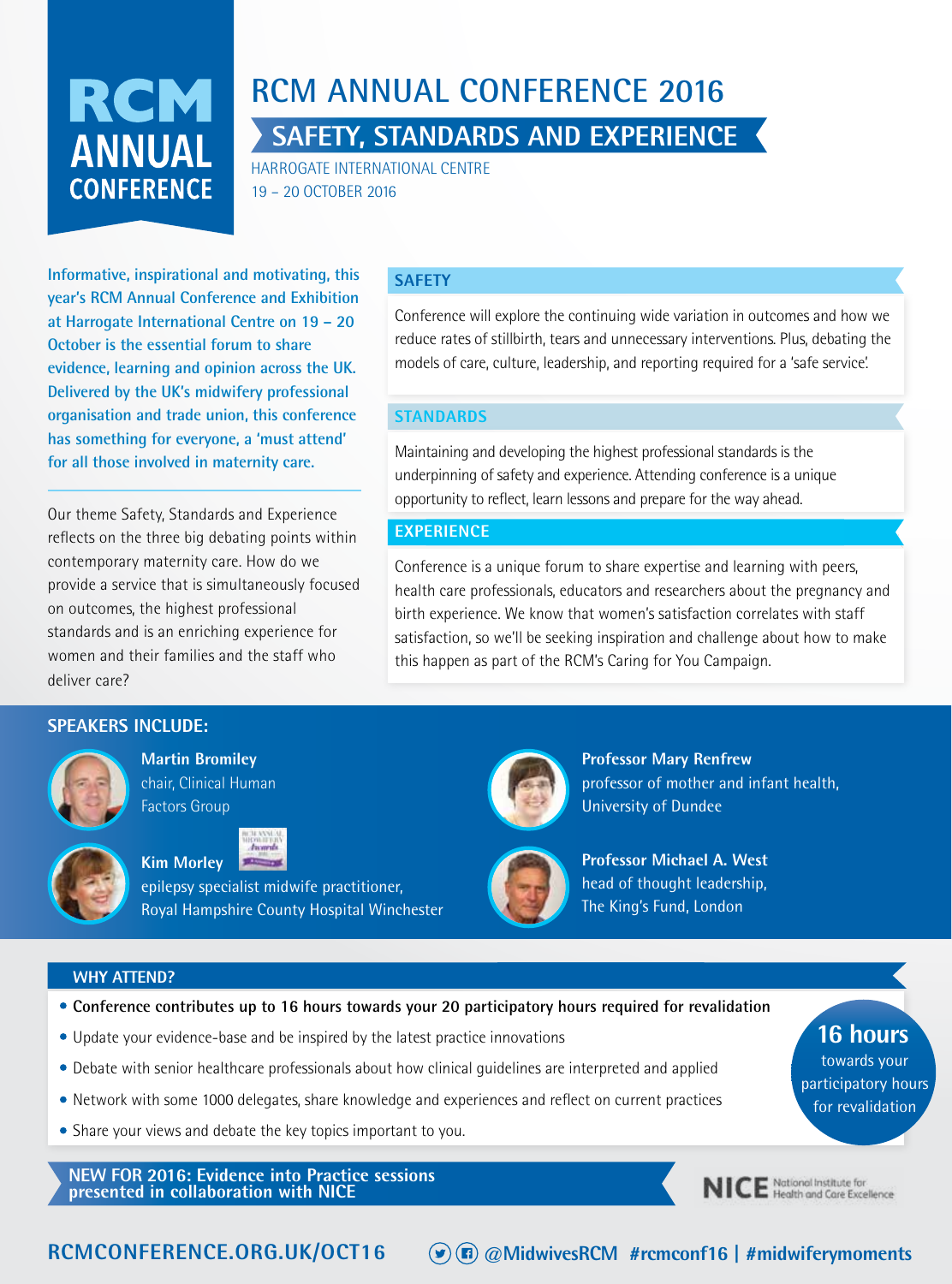# RCM **STUDENT MIDWIVES' CONFERENCE**

# **RCM STUDENT MIDWIVES CONFERENCE 2016 SAFETY, STANDARDS AND EXPERIENCE**

HARROGATE INTERNATIONAL CENTRE 19 OCTOBER 2016

### **INSPIRATION, CHALLENGE, WORK READY**

After our Twitter trending phenomenon last year, join hundreds of student midwives from across the UK to explore the issues that will impact on your future practice. You will gain insights from meeting your profession leaders and discover what being a midwife professional is really about. This year, our 26th conference devised and led by our Student Midwives Forum will give you a chance to think beyond your learning at University and on placement, which ever stage of your preparation you have reached:

**Inspiration** is about discovering the bigger picture for midwifery and what midwives can achieve. You will come away with a new vision and motivation for your professional journey ahead.

In **Challenge**, you will be asked to look a little deeper at some of the issues midwives face in society and to think critically about your role.

The **Work Ready** sessions will give you tips for resilience and employability as you prepare for your first job.

As a student midwife delegate you will experience a mix of the big main conference sessions including Cathy Warwick's annual address on the state of midwifery, and you can choose to attend main conference best practice and research presentations or join with student midwives from across the UK for a specialised programme.

You will learn from leading speakers about maternal mental health and how midwives can best support women who experience mental illness during pregnancy or postnatally. Back by popular demand, Professor Cathy Warwick will facilitate the 90 Second Ideas session – your chance to shine with your idea to improve maternity services and win a prize.

#### **WHY ATTEND:**

- Network with fellow student midwives from across the UK and meet profession leaders and future employers
- Have your say about life as a student and share your ideas for positive practice in our 90 second idea session with Professor Cathy Warwick
- Gain additional knowledge and insights critical to getting your first job
- Tailor your own conference programme around your interests and learning requirements with a choice of topical concurrent sessions
- Be inspired by new products and services at the lively conference exhibition and explore the RCM Learning Zone.

#### **PRICES:**

**Student Midwives' Conference – 19 October - RCM student member only rate:**  ONLY  $f49 + VAT$  (total inc.  $VAT = f58.80$ )

Attend day 2 of RCM Annual Conference **– 20 October: Two–day student member place (includes Student Midwives' Conference on 19 October and the main conference on 20 October):**  $£90 + VAT$  (total inc. VAT = £108)

**Group rates:** Interested in booking five or more places at conference? Call: 020 7880 6225

**Stay on for Day 2 of the main conference to network and explore topical issues in midwifery today.** 

### **@MidwivesRCM #rcmconf16 | #midwiferymoments CONTACT US ON:** 020 7880 6226 **OR EMAIL:** EMILIA.TOSNER@REDACTIVE.CO.UK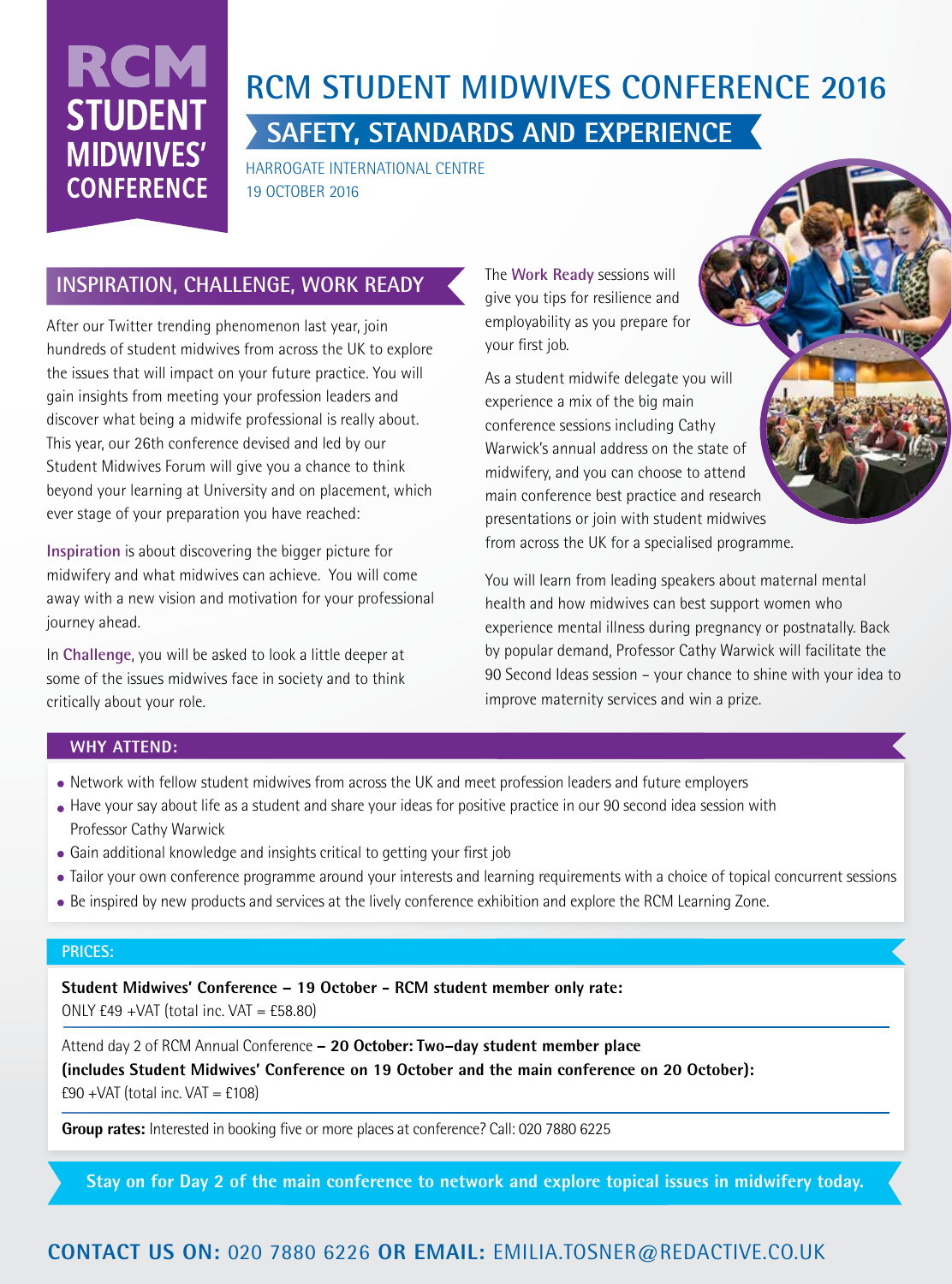### **PROGRAMME - WEDNESDAY 19 OCTOBER 2016**

| 08:30                    | <b>REGISTRATION AND EXHIBITION</b>                                                                                                                                                                                                                                                                                                                                                                                                                                                                                                                                                                                                                                                                                                                                                                                                  | 2B                 |                                                                                                                                                                                                                                                                                        | <b>ADVANCING MIDWIFERY LEADERSHIP</b><br>More details coming soon.                                                                                                                                                                                                                                                                                                                                                                                                                                                                                                  |  |  |  |
|--------------------------|-------------------------------------------------------------------------------------------------------------------------------------------------------------------------------------------------------------------------------------------------------------------------------------------------------------------------------------------------------------------------------------------------------------------------------------------------------------------------------------------------------------------------------------------------------------------------------------------------------------------------------------------------------------------------------------------------------------------------------------------------------------------------------------------------------------------------------------|--------------------|----------------------------------------------------------------------------------------------------------------------------------------------------------------------------------------------------------------------------------------------------------------------------------------|---------------------------------------------------------------------------------------------------------------------------------------------------------------------------------------------------------------------------------------------------------------------------------------------------------------------------------------------------------------------------------------------------------------------------------------------------------------------------------------------------------------------------------------------------------------------|--|--|--|
| 09:30                    | <b>CHIEF EXECUTIVE'S ADDRESS</b><br>Professor Cathy Warwick CBE,<br>chief executive, RCM                                                                                                                                                                                                                                                                                                                                                                                                                                                                                                                                                                                                                                                                                                                                            | $\left( 2C\right)$ |                                                                                                                                                                                                                                                                                        | <b>ANTENATAL AND POSTNATAL EDUCATION</b><br><b>STRATEGY TO ENHANCE SAFE, EVIDENCE</b><br><b>BASED MATERNITY CARE FOR BLACK, ASIAN</b>                                                                                                                                                                                                                                                                                                                                                                                                                               |  |  |  |
| 10:30                    | <b>PLENARY 1 - SAFETY</b><br>Martin Bromiley, chair, Clinical Human Factors Group                                                                                                                                                                                                                                                                                                                                                                                                                                                                                                                                                                                                                                                                                                                                                   |                    |                                                                                                                                                                                                                                                                                        | <b>AND ETHNIC MINORITY MOTHERS</b><br>Gergana Nikolova, midwife, Frimley Health NHS<br><b>Foundation Trust</b>                                                                                                                                                                                                                                                                                                                                                                                                                                                      |  |  |  |
| 10:45                    | <b>NETWORKING BREAK</b>                                                                                                                                                                                                                                                                                                                                                                                                                                                                                                                                                                                                                                                                                                                                                                                                             | $\overline{2D}$    | ' cl                                                                                                                                                                                                                                                                                   | <b>EXPERIENCE: WORKING WITH WOMEN</b>                                                                                                                                                                                                                                                                                                                                                                                                                                                                                                                               |  |  |  |
| 11:15                    | ween th<br>$f_{O}$ <sub>lowing</sub><br><b>CONCURRENT SESSIONS</b><br>session<br><b>PLANNING PLACE OF BIRTH: SUPPORTING</b><br><b>WOMEN TO CHOOSE</b><br>Presented in collaboration<br>with<br><b>THEIR BIRTH SETTING</b><br>NICE Instruction by<br>Dr Tracey Cooper, consultant midwife, Lancashire                                                                                                                                                                                                                                                                                                                                                                                                                                                                                                                                |                    |                                                                                                                                                                                                                                                                                        | Marie Zsigmond, Siobhan O'Neill, and Amanda Lewis,<br>Midwives Central Manchester University Hospitals NHS<br>Foundation Trust (winners Midwives Magazine Award for<br>Team of the Year 2016)<br>THE FEASIBILITY OF SETTING UP GROUP<br><b>ANTENATAL CARE ('PREGNANCY CIRCLES')</b>                                                                                                                                                                                                                                                                                 |  |  |  |
| 1B)                      | Teaching Hospitals NHS Foundation Trust<br>Sarah Fishburn, lay member of quideline development<br>group, NICE<br>Catherine Williams, NICE fellow and member of the<br>NICE quideline on intrapartum care, NICE<br>DEVELOPING MIDWIFERY LEADERSHIP IN                                                                                                                                                                                                                                                                                                                                                                                                                                                                                                                                                                                |                    |                                                                                                                                                                                                                                                                                        | IN AN AREA OF HIGH SOIO-ECONOMIC,<br><b>LINGUISTIC AND ETHNIC DIVERSITY</b><br>Christine McCourt, professor of maternal and child<br>health, School of Health Sciences, at City University<br>London<br>Octavia Wiseman, community midwife, King's College<br>Hospital NHS Foundation Trust                                                                                                                                                                                                                                                                         |  |  |  |
|                          | <b>SCOTLAND: THE BEST START LEADERSHIP</b><br><b>PROGRAMME</b><br>Mary Ross-Davie, education project manager, midwifery<br>and reproductive health, NHS Education for Scotland                                                                                                                                                                                                                                                                                                                                                                                                                                                                                                                                                                                                                                                      | 2E                 |                                                                                                                                                                                                                                                                                        | <b>SPONSORED SESSION</b><br>Sponsored by: Bayer<br>More details coming soon.<br>Science For A Better Life                                                                                                                                                                                                                                                                                                                                                                                                                                                           |  |  |  |
| 1C  <br>S.               | <b>REDUCING ANTI-D IG ERRORS: INVOLVING</b><br><b>MIDWIVES</b><br>More details coming soon.<br>Dr Mairi Harkness, lecturer in midwifery, Edinburgh<br>Napier University                                                                                                                                                                                                                                                                                                                                                                                                                                                                                                                                                                                                                                                             | 13:10              |                                                                                                                                                                                                                                                                                        | LUNCH, EXHIBITION & NETWORKING                                                                                                                                                                                                                                                                                                                                                                                                                                                                                                                                      |  |  |  |
|                          |                                                                                                                                                                                                                                                                                                                                                                                                                                                                                                                                                                                                                                                                                                                                                                                                                                     |                    | 14:30                                                                                                                                                                                                                                                                                  | <b>PLENARY 2 - STANDARDS</b><br>Professor Michael West, professor of organisational<br>psychology, Lancaster University Management School                                                                                                                                                                                                                                                                                                                                                                                                                           |  |  |  |
| 1D<br>$\mathbf{C}$       | <b>MANAGING, LEADING AND INSPIRING THE</b><br><b>TEAM</b><br>Helen Knower, head of midwifery and Jackie<br>Moulla, consultant midwife, Lewisham and Greenwich<br>NHS Trust (winners RCM Award for Midwifery Service of<br>the Year 2016)                                                                                                                                                                                                                                                                                                                                                                                                                                                                                                                                                                                            |                    | <b>PANEL DISCUSSION</b><br>Dr Ros Tolcher, chief executive, Sara Keogh, head of<br>midwifery and nursing care elective directorate, and<br>Jessica Clarke, RCM learning representative, Helen<br>Woollatt, 'Sign up to Safety' midwife, Harrogate and<br>District NHS Foundation Trust |                                                                                                                                                                                                                                                                                                                                                                                                                                                                                                                                                                     |  |  |  |
| 1E)<br>12:10<br>2A<br>E. | <b>SHARED GOVERNANCE IN MATERNITY</b><br>Joshua Downey, midwife and Katherine Jones, midwife,<br>Nottingham University Hospitals NHS Trust (winners RCM<br>i-folio Award for Partnership Working 2016)<br>鬱<br><b>SPONSORED SESSION</b><br>Public Health<br>Sponsored by: UK National Screening<br>England<br><b>Committee.</b> More details coming soon.<br>setween the<br>following<br><b>CONCURRENT SESSIONS</b><br>session<br>options<br>Presented in collaboration<br><b>RECOGNISING MENTAL HEALTH</b><br>with<br>PROBLEMS IN PREGNANT WOMEN NICE<br>Jill Demilew, consultant midwife, King's College Hospital<br>NHS Foundation Trust<br>Dr Judith Shakespeare, RCGP representative<br>Dr Liz McDonald, consultant perinatal psychiatrist, East<br>London NHS Foundation Trust, member of NICE guideline<br>development group | 15:30              |                                                                                                                                                                                                                                                                                        | <b>REFRESHMENT BREAK, EXHIBITION</b><br><b>AND NETWORKING</b>                                                                                                                                                                                                                                                                                                                                                                                                                                                                                                       |  |  |  |
|                          |                                                                                                                                                                                                                                                                                                                                                                                                                                                                                                                                                                                                                                                                                                                                                                                                                                     | 16:15              |                                                                                                                                                                                                                                                                                        | <b>PLENARY 3 - BETTER BIRTHS: CELEBRATING</b><br><b>MIDWIFERY LED CARE - ADVANCING</b><br><b>CONTINUITY</b><br>Professor Susan Crowther, Robert Gordon University<br>Polly Ferguson, midwifery advisor, Welsh Government<br>and Fiona Giraud, head of midwifery, Betsi Cadwaladr<br>University Health Board<br>Dr Joseph Langley and Daniel Wolstenholme,<br>Lab4Living, Sheffield Hallam University/NIHR CLAHRC<br>Yorkshire and Humber<br><b>DRINKS RECEPTION</b><br>Join the RCM Board for drinks in the exhibition and find<br>out about the work of the board. |  |  |  |
|                          |                                                                                                                                                                                                                                                                                                                                                                                                                                                                                                                                                                                                                                                                                                                                                                                                                                     | 17:30              |                                                                                                                                                                                                                                                                                        |                                                                                                                                                                                                                                                                                                                                                                                                                                                                                                                                                                     |  |  |  |
|                          |                                                                                                                                                                                                                                                                                                                                                                                                                                                                                                                                                                                                                                                                                                                                                                                                                                     | 20:00              |                                                                                                                                                                                                                                                                                        | $\star \star$ CONFERENCE PARTY $\star \star$                                                                                                                                                                                                                                                                                                                                                                                                                                                                                                                        |  |  |  |
|                          |                                                                                                                                                                                                                                                                                                                                                                                                                                                                                                                                                                                                                                                                                                                                                                                                                                     |                    |                                                                                                                                                                                                                                                                                        |                                                                                                                                                                                                                                                                                                                                                                                                                                                                                                                                                                     |  |  |  |

**RCMCONFERENCE.ORG.UK/OCT16** 

**@MidwivesRCM #rcmconf16 | #midwiferymoments**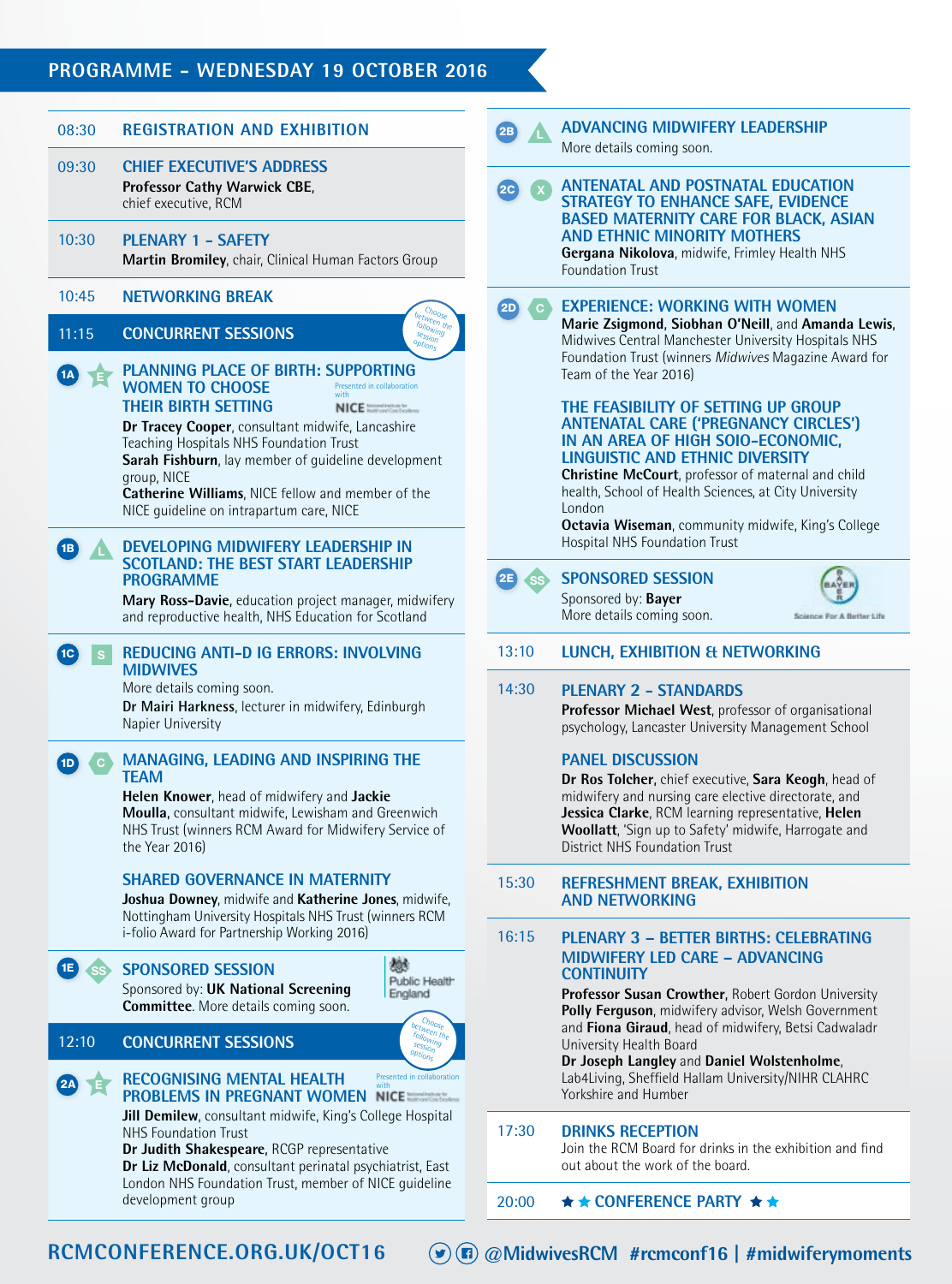#### **PROGRAMME – THURSDAY 20 OCTOBER 2016**



#### **STANDARDS: MAKING A DIFFERENCE**

**Helen Dresner Barnes** and **Sarah Martin**, midwives, Sheffield Teaching Hospitals NHS Foundation Trust (winners Evidence Based Midwifery Journal Award for Excellence in Maternity Care 2016)

#### **MATERNITY DATA CAPTURE TOOL**

**Martina McIntyre**, project midwife, Luton and Dunstable University Hospital

More details coming soon.

#### 12:30 **LUNCH, EXHIBITION AND NETWORKING**

#### 14:00 **PLENARY 5 – BETTER BIRTHS 2: BETTER BIRTHS FOR VULNERABLE AND HIGH RISK WOMEN** Chair: **Louise Silverton CBE**, director for midwifery, RCM

**Elaine Moore**, clinical midwifery manager of outpatient services, NHS Ayrshire and Arran **Kim Morley**, midwife, Hampshire Hospitals NHS Foundation Trust **Nicolette Peel**, charity chair, Mummy's Star and midwife, University of Salford

#### 15:15 **REFRESHMENT BREAK, EXHIBITION AND NETWORKING**

#### 16:00 **PLENARY 6 - MIDWIFERY'S CONTRIBUTION RESTARTED**

Chair: **Professor Lesley Page CBE**, president, RCM **Professor Mary Renfrew**, professor of mother and infant health, University of Dundee

#### 16:15 **CONFERENCE CLOSE**

**Professor Lesley Page CBE**, president, RCM

#### **CONTENT KEY**

- Evidence into practice Advancing midwifery leadership Safety Celebrating midwifery excellence Sponsored session E C SS L
	- Experience X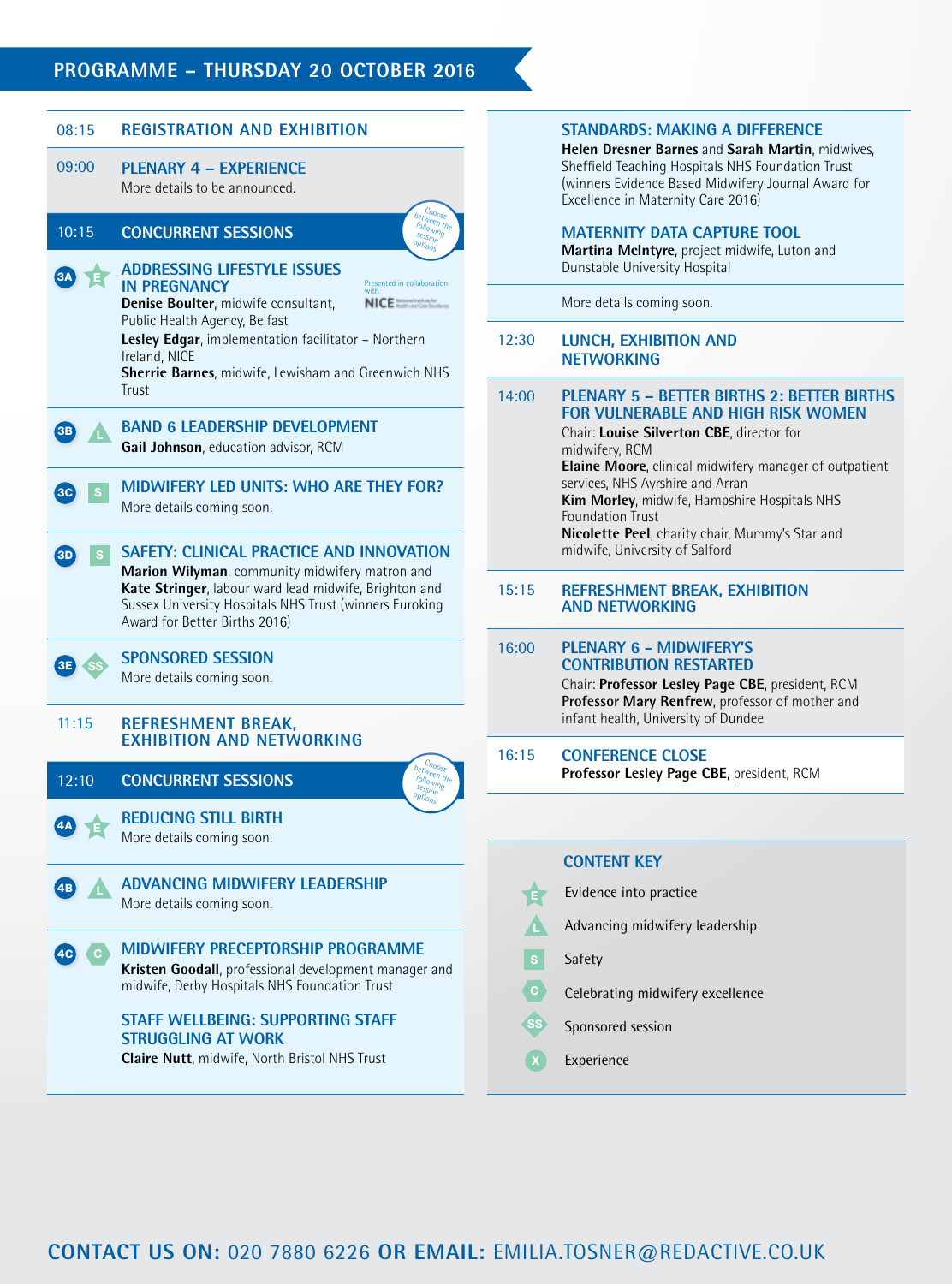# RCM **WORKPLACE REPRESENTATIVES' CONFERENCE**

# **RCM WORKPLACE REPRESENTATIVES' CONFERENCE 2016**

**SAFETY, STANDARDS AND EXPERIENCE** 

HARROGATE INTERNATIONAL CENTRE 20 OCTOBER 2016

# **BOOK YOUR PLACE NOW - FREE TO ATTEND**

### **CARING FOR YOU**



Workplace Representatives' Conference on 20 October is **FREE to attend**. Essential in providing you with the skills, competence and confidence you need as an RCM activist.

Conference is your essential training opportunity, focusing on the link between high quality maternity care and the health, safety and wellbeing of the maternity workforce. Meet other activists from across the UK and rekindle your assurance and motivation, while enhancing your skills, exploring the wider context of trade unions today.

### **REASONS TO ATTEND:**

- Gain confidence to negotiate and implement the Caring for You Charter with your HoM
- Understand how the RCM campaign fits in to the wider trade union movement agenda for health, safety and wellbeing at work
- Learn how stewards, learning representatives, health and safety representatives and MSW advocates can work together to achieve results for members
- Be inspired to build a more active RCM Branch
- Catch up on the latest learning resources and services for members
- Your annual update on changes in employment law that affect you
- Network with other RCM activists from across the UK and the RCM team.

#### **BOOKINGS:**

The Workplace Representatives' Conference is **FREE** to attend if you meet the criteria below. The RCM funds your place as part of our programme for activist learning.

Attend day 1 of the main conference for your continued professional development, at our special, discounted rate of just  $£99 + VAT$  (total inc.  $VAT = £118.80$ ).

#### **WHO CAN ATTEND?**

The Workplace Representatives' Conference is **FREE** to attend for accredited RCM stewards, health and safety representatives, learning representatives and RCM branch chairs, secretaries and treasurers.

You are eligible for time off for trade union training as part of your development programme.



There is also opportunity to participate in main conference sessions on Day 1 focused on this year's theme **'Safety, Standards and Experience'.**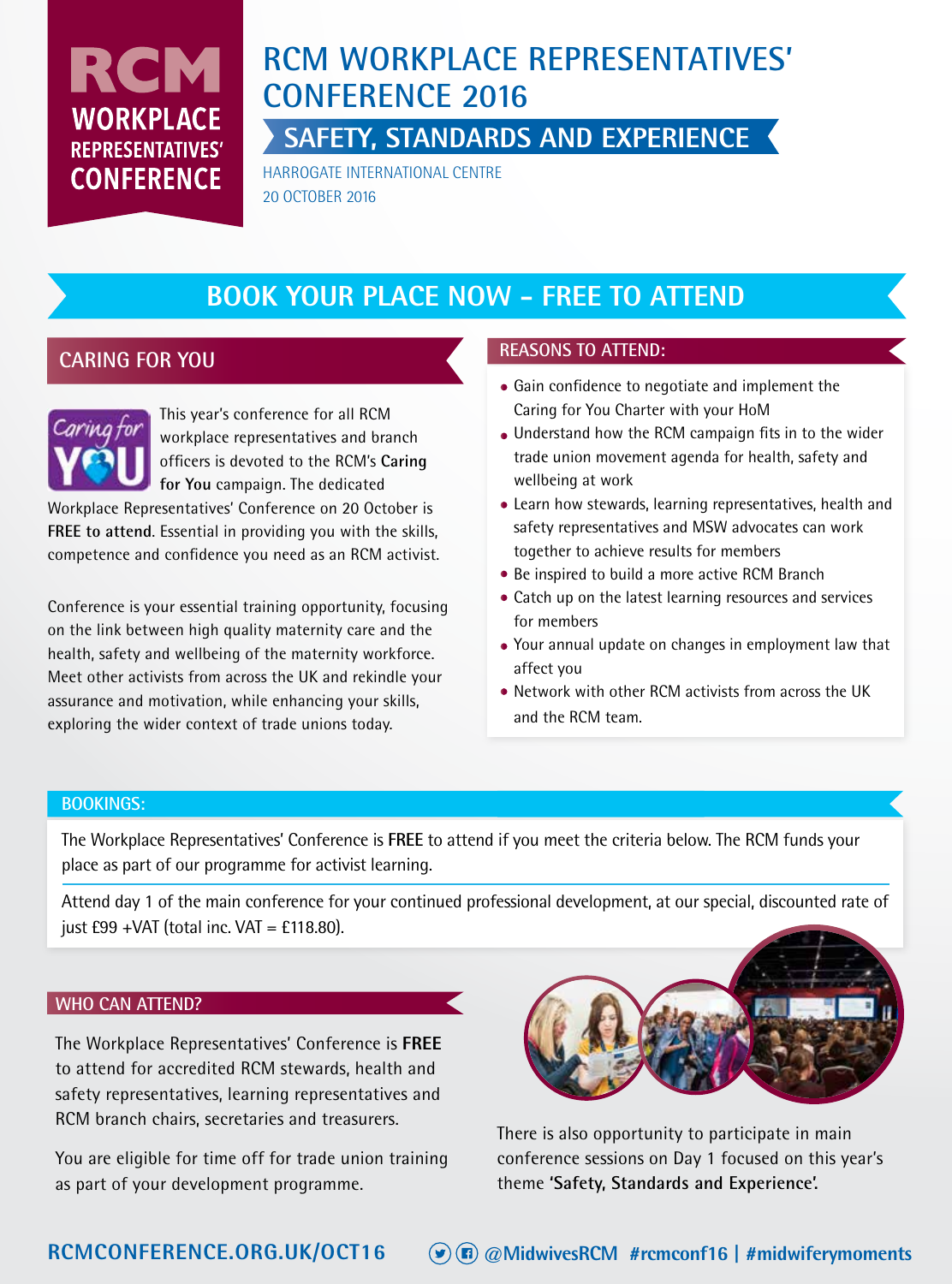

#### **To register**

Please complete all relevant sections of this form and post to RCM Annual Conference 2016, Redactive Events Ltd, 17 Britton Street, London EC1M 5TP. Fees include all day access to the event, delegate guide, buffet lunch and refreshments, for registered delegates only. Fees do not include travel or accommodation. Shared places are not permitted.

|                                                                                                                                                                                                                                        | <b>Both days</b>                                                                                                                                                                                                                                                                                                                                                                                                |                                      | <b>Wednesday 19 October</b>   |                                                          | <b>Thursday 20 October</b>    |  |  |  |  |
|----------------------------------------------------------------------------------------------------------------------------------------------------------------------------------------------------------------------------------------|-----------------------------------------------------------------------------------------------------------------------------------------------------------------------------------------------------------------------------------------------------------------------------------------------------------------------------------------------------------------------------------------------------------------|--------------------------------------|-------------------------------|----------------------------------------------------------|-------------------------------|--|--|--|--|
| Early Bird RCM member midwife<br>Offer valid until 16 June 2016                                                                                                                                                                        | $\Box$ £250 (£300 inc VAT)                                                                                                                                                                                                                                                                                                                                                                                      |                                      | $\Box N/A$                    |                                                          | $\Box N/A$                    |  |  |  |  |
| <b>RCM</b> member midwife                                                                                                                                                                                                              |                                                                                                                                                                                                                                                                                                                                                                                                                 | $\Box$ £350 (£420 inc VAT)           | $\Box$ £200 (£240 inc VAT)    |                                                          | $\Box$ £200 (£240 inc VAT)    |  |  |  |  |
| Non RCM member midwife                                                                                                                                                                                                                 |                                                                                                                                                                                                                                                                                                                                                                                                                 | $\Box$ £395 (£474 inc VAT)           |                               | $\Box$ £250 (£300 inc VAT)<br>$\Box$ £250 (£300 inc VAT) |                               |  |  |  |  |
| <b>RCM member MSW</b>                                                                                                                                                                                                                  | $\Box$ £90 (£108 inc VAT)                                                                                                                                                                                                                                                                                                                                                                                       |                                      | $\Box$ £49 (£58.80 inc VAT)   |                                                          | $\Box$ £49 (£58.80 inc VAT)   |  |  |  |  |
| Public sector                                                                                                                                                                                                                          | $\Box$ £470 (£564 inc VAT)                                                                                                                                                                                                                                                                                                                                                                                      |                                      | $\Box$ £379 (£454.80 inc VAT) |                                                          | $\Box$ £379 (£454.80 inc VAT) |  |  |  |  |
| Commercial rate                                                                                                                                                                                                                        | $\Box$ £630 (£756 inc VAT)                                                                                                                                                                                                                                                                                                                                                                                      |                                      | $\Box$ £499 (£598.80 inc VAT) |                                                          | $\Box$ £499 (£598.80 inc VAT) |  |  |  |  |
| Supported rate (third sector, unions etc)                                                                                                                                                                                              | $\Box$ £399 (£478.80 inc VAT)                                                                                                                                                                                                                                                                                                                                                                                   |                                      | $\Box$ £240 (£288 inc VAT)    |                                                          | $\Box$ £240 (£288 inc VAT)    |  |  |  |  |
| RCM member student midwife                                                                                                                                                                                                             | $\Box$ £90 (£108 inc VAT)                                                                                                                                                                                                                                                                                                                                                                                       |                                      | $\Box$ £49 (£58.80 inc VAT)   |                                                          | $\Box N/A$                    |  |  |  |  |
| Non RCM member student midwife                                                                                                                                                                                                         | $\Box$ £110 (£132 inc VAT)                                                                                                                                                                                                                                                                                                                                                                                      |                                      | $\Box$ £60 (£72 inc VAT)      |                                                          | $\Box$ N/A                    |  |  |  |  |
| Conference party                                                                                                                                                                                                                       | $\Box N/A$                                                                                                                                                                                                                                                                                                                                                                                                      |                                      | $\Box$ £60 (£72 inc VAT)      |                                                          | $\Box N/A$                    |  |  |  |  |
| RCM workplace representative (RCM accredited stewards, learning reps, health and safety reps, MSW advocates and branch officers)                                                                                                       |                                                                                                                                                                                                                                                                                                                                                                                                                 |                                      |                               |                                                          |                               |  |  |  |  |
| I am an RCM workplace representative, MSW advocate or branch officer and would like to attend the FREE RCM Workplace<br>⊔<br>Representatives' Conference, Thursday 20 October                                                          |                                                                                                                                                                                                                                                                                                                                                                                                                 |                                      |                               |                                                          |                               |  |  |  |  |
| I am an RCM workplace representative and would also like to register for the RCM annual conference, Wednesday 19 October at a<br>discounted rate of £99 (£118.80 inc VAT)                                                              |                                                                                                                                                                                                                                                                                                                                                                                                                 |                                      |                               |                                                          |                               |  |  |  |  |
| I am an RCM workplace representative and DO NOT want to attend the RCM Workplace Representatives' Conference, but would like<br>to attend both days of the main RCM annual conference at the discounted rate of £179 (£214.80 inc VAT) |                                                                                                                                                                                                                                                                                                                                                                                                                 |                                      |                               |                                                          |                               |  |  |  |  |
| $\Box$<br>of £49 (£58.80 inc VAT)                                                                                                                                                                                                      | I am an MSW advocate and would also like to register for the RCM annual conference, Wednesday 19 October at a discounted rate                                                                                                                                                                                                                                                                                   |                                      |                               |                                                          |                               |  |  |  |  |
| Delegate information                                                                                                                                                                                                                   | How to pay                                                                                                                                                                                                                                                                                                                                                                                                      |                                      |                               |                                                          |                               |  |  |  |  |
| First name:                                                                                                                                                                                                                            |                                                                                                                                                                                                                                                                                                                                                                                                                 | Credit card. Please debit £ inc vat  |                               |                                                          |                               |  |  |  |  |
| Surname:                                                                                                                                                                                                                               |                                                                                                                                                                                                                                                                                                                                                                                                                 | from my Mastercard/Visa/Switch/Delta |                               |                                                          |                               |  |  |  |  |
| Job title:                                                                                                                                                                                                                             |                                                                                                                                                                                                                                                                                                                                                                                                                 | Card number:                         |                               |                                                          |                               |  |  |  |  |
| Organisation:                                                                                                                                                                                                                          | Expiry:<br>Issue (Switch):                                                                                                                                                                                                                                                                                                                                                                                      |                                      |                               |                                                          |                               |  |  |  |  |
| RCM membership number:                                                                                                                                                                                                                 | Security No:                                                                                                                                                                                                                                                                                                                                                                                                    |                                      |                               |                                                          |                               |  |  |  |  |
| Email:                                                                                                                                                                                                                                 | Name as on card:                                                                                                                                                                                                                                                                                                                                                                                                |                                      |                               |                                                          |                               |  |  |  |  |
| Address:                                                                                                                                                                                                                               | Please send an invoice to:                                                                                                                                                                                                                                                                                                                                                                                      |                                      |                               |                                                          |                               |  |  |  |  |
|                                                                                                                                                                                                                                        |                                                                                                                                                                                                                                                                                                                                                                                                                 |                                      |                               |                                                          |                               |  |  |  |  |
| Postcode:                                                                                                                                                                                                                              |                                                                                                                                                                                                                                                                                                                                                                                                                 |                                      |                               |                                                          |                               |  |  |  |  |
| Tel no:                                                                                                                                                                                                                                | Purchase order number (if relevant)                                                                                                                                                                                                                                                                                                                                                                             |                                      |                               |                                                          |                               |  |  |  |  |
| If you have any additional requirements, please describe them here: I enclose a cheque for £                                                                                                                                           |                                                                                                                                                                                                                                                                                                                                                                                                                 |                                      |                               | Made payable to Redactive Events Ltd                     |                               |  |  |  |  |
| I have read and agree to the terms and conditions below.                                                                                                                                                                               | $\Box$ Tick here if you happy for your details to be passed on to our sponsors and exhibitors so they may contact you<br>with specific details of their product or services.<br>Please note that by completing this registration you are agreeing for your details to be held by Redactive Events Ltd<br>and to be passed to the Royal College of Midwives for future use in relation to the annual conference. |                                      |                               |                                                          |                               |  |  |  |  |
| Signature:                                                                                                                                                                                                                             |                                                                                                                                                                                                                                                                                                                                                                                                                 |                                      |                               |                                                          |                               |  |  |  |  |
| Regulations, policies and cancellations                                                                                                                                                                                                | <b>Cancellation terms</b>                                                                                                                                                                                                                                                                                                                                                                                       |                                      |                               |                                                          |                               |  |  |  |  |

Your booking is guaranteed on completion of the booking form and is subject to the below cancellation policy. Payment must be received prior to the event and we reserve the right to prevent admittance if payment has not been made.

#### **Cancellation terms**

- 100% refund if cancellation is made by the 19 July 2016
- 50% refund if cancellation is made by the 18 September 2016

• No refund will be given for cancellations made after the 19 September 2016 or for non-attendance on the day.

All invoices are payable within 30 days (or prior to the event if the invoice is dated fewer than 30 days before the event date).

Written notification of intent to cancel must be sent to Redactive Events Limited by recorded delivery. Substitutions may be made at any time, free of charge. Redactive Events and the RCM reserve the right to change the programme at any time.

### **@MidwivesRCM #rcmconf16 | #midwiferymoments CONTACT US ON:** 020 7880 6226 **OR EMAIL:** EMILIA.TOSNER@REDACTIVE.CO.UK